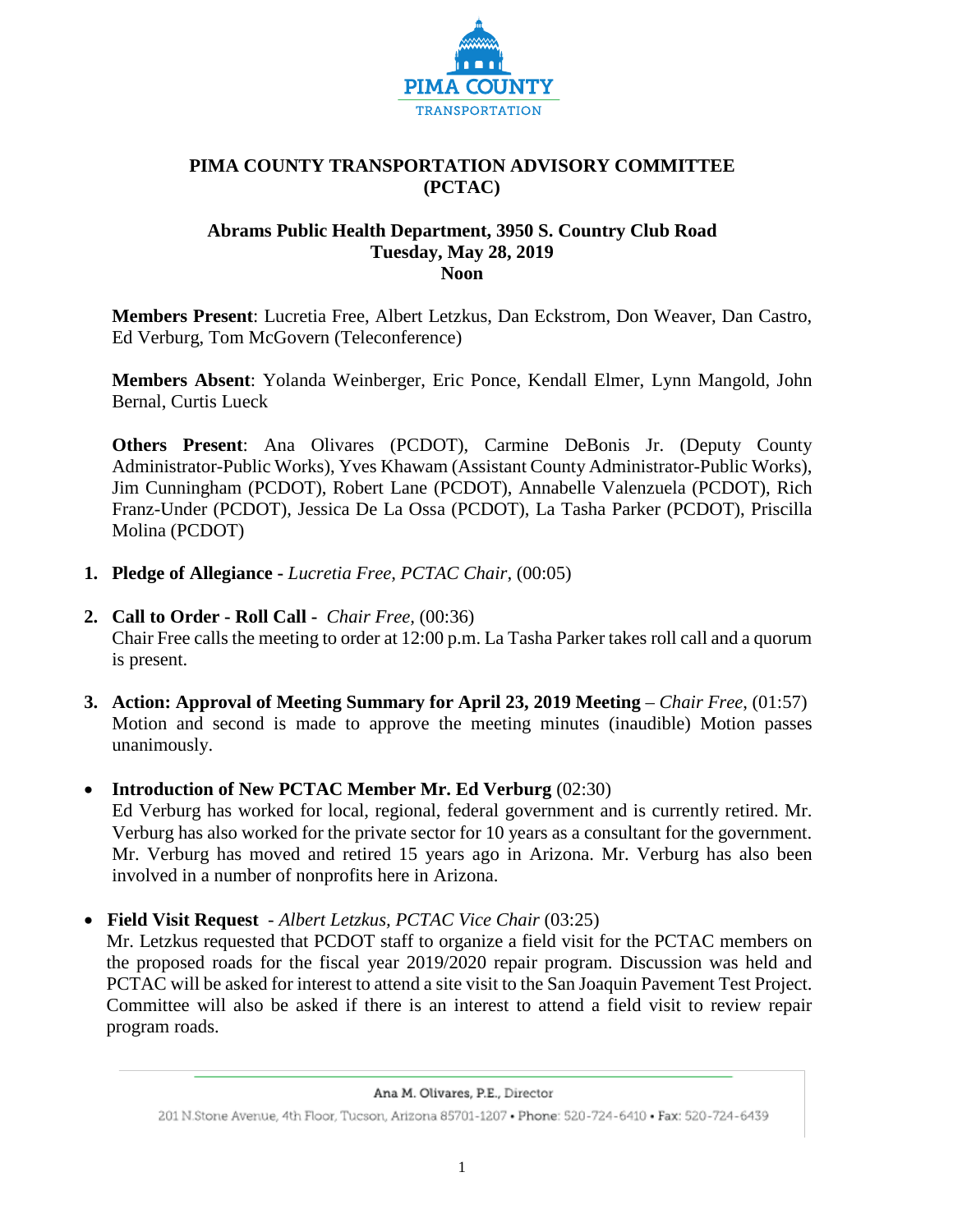# **FY 19/20 Road Project List** – *Rob Lane, PCDOT Staff* (10:17)

At the April 23rd meeting, PCTAC recommended a proposed methodology for the \$15M. Distribute the funding equally by the Board of Supervisors (BOS) districts. Then distribute 50 percent of the funding to locals and fifty percent to arterial/collectors. Generate a road list of the above allocations using StreetSaver. Prioritize local road funding to repair the worse roads first. Allow the PCDOT staff to adjust and generate final roads selection through minimizing mobilization, cost, fragmentation and selecting additional road segments to allocation budget remnants.

## $\triangleright$  Package I

- Contains all of District 1, 3 and part of District 4 (parts that are northeast and near the Catalina Highway)
- $\triangleright$  Package II
	- Contains all of District 2, the remainder of District 4 and District 5

\*\*See "PCTAC" Presentation - [Pavement Program Roadway Prioritization](file://Central.pima.gov/CentralFS/DOT/Support%20Svs/PCTAC%20Main%20File/%E2%80%A2FY%2019-20%20Pavement%20Program%20Roadway%20Prioritization%20Presentation%20-%20May%2028,%202019) under "Documents" tab.

\*\*See "PCTAC" [FY 2019/2020 Pavement Program Prioritization Listing](file://Central.pima.gov/CentralFS/DOT/Support%20Svs/PCTAC%20Main%20File/%E2%80%A2FY%202019/2020%20Pavement%20Program%20Prioritization%20Listing) under "Documents" tab.

## **4. HSIP Application Explanation** – *Albert Letzkus, PCTAC Vice-Chair* (27:05)

Mr. Letzkus asked for an update on the HSIP Program application for funding. One project was submitted regarding the sign panel replacement.

Ms. Olivares stated PCDOT actually provided two applications though PAG. 1. Sign Panel Replacement. 2. Rumble Strip Placement on Highways. PCDOT focused on projects that would address the systematic needs and would qualify 100 percent to be Federal eligible projects and required minimal or no ground disturbance in order to streamline the environmental clearance process. The rumble strip project did not qualify for the funding because PCDOT didn't fully manage the highways and maintained the roadways under agreement (i.e. Picture Rocks in Saguaro National Park and Mission Road within Tohono O'odham Nation). The Sign Panel Replacement Application was submitted.

[\\*\\*See "PCTAC" HSIP Project Determination and Application under "Documents" tab.](file://Central.pima.gov/CentralFS/DOT/Support%20Svs/PCTAC%20Main%20File/HSIP%20Project%20Determination%20and%20Application)

## **5. Future Meeting Time and Location** – *Albert Letzkus, PCTAC Vice-Chair* (31:00)

- **a. Rotate Meeting in five BOS Districts**
- **b. All or Alternate Meeting in Evenings**

Mr. Letzkus asked the committee for a process or practice to rotate the meetings within all BOS Districts.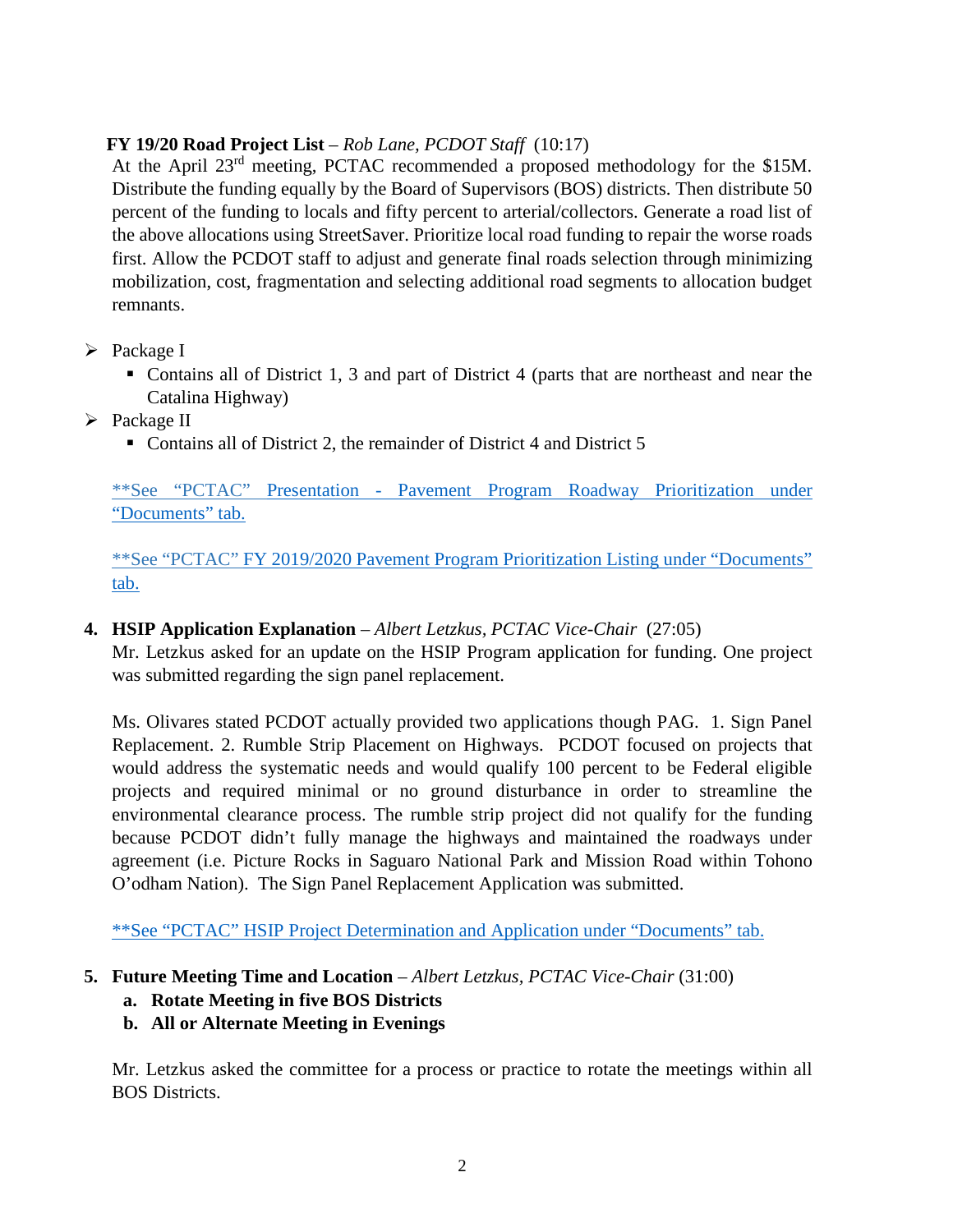Discussion was held about the issue being discussed at past PCTAC meetings and BOS members are aware they can request a special meeting in their district and that is a standing offer. A reminder will be sent to BOS to consider and discuss having meetings in respective districts with their PCTAC members.

Mr. Letzkus stated that it is difficult for working people to take off during the day to attend day time meetings. Another possibility is to have evening meetings a couple times a year. The evening meeting could be rotated in the BOS districts.

Ms. Free stated the meeting schedule and standards for meetings had been sent and agreed to previously.

#### **MOTION** by *Albert Letzkus, Vice Chair* (41:10)

Mr. Letzkus makes a motion to for the committee to select two meetings a year to be held in the evening. A courtesy note can be sent to BOS to keep them informed. Tom McGovern seconds the motion. 2 (two) votes in favor. 5 (five) votes opposed. Motion does not carry.

### **6. Next Meeting June 25, 2019, Abrams Public Health Center –** *Lucretia Free, PCTAC Chair,*   $(42:41)$

**a. Future Agenda Items:** 

Pima County Transportation Network Management Vision

- **b. Agenda Items** Due by June  $7<sup>th</sup>$
- **c. Location** Abrams Public Health Center, 3950 S. County Club Meeting begins at noon

#### **7. Call to the Audience –** *Chair Free,* (43:29)

Joseph R. Atkins – Gatewood Ranch HOA. He lives on 4571 W. Vander Bie Ln. Since 1985, the road has never been resurfaced just potholes filled. The smoothest part of the road is the speed bumps.

Brett Canada –Raintree Subdivision. The subdivision has not been repaired since he purchased his home in 2001. Other areas that are in bad shape as well are Camino de la Tierra between Ina Rd. and Orange Grove Rd., Horizon Hills Dr. between Thornydale Rd. and Camino de la Tierra and Camino de la Tierra over the wash between Treeline Dr. and Calle Cereza. The Orangewood Estates also has roads that are in really horrible shape including Massingale Rd. between Oldfather Dr. and Thornydale Rd., Magee Rd. between Thornydale Rd. and Oldfather Dr. and Orangewood Dr.

Victoria Alcorta –Green Valley Townhouse Association II. Ms. Alcorta wanted to remind the committee and remember they were very high on the top of the list for road repair. Their situation has not changed. They desire to be at the top of the list.